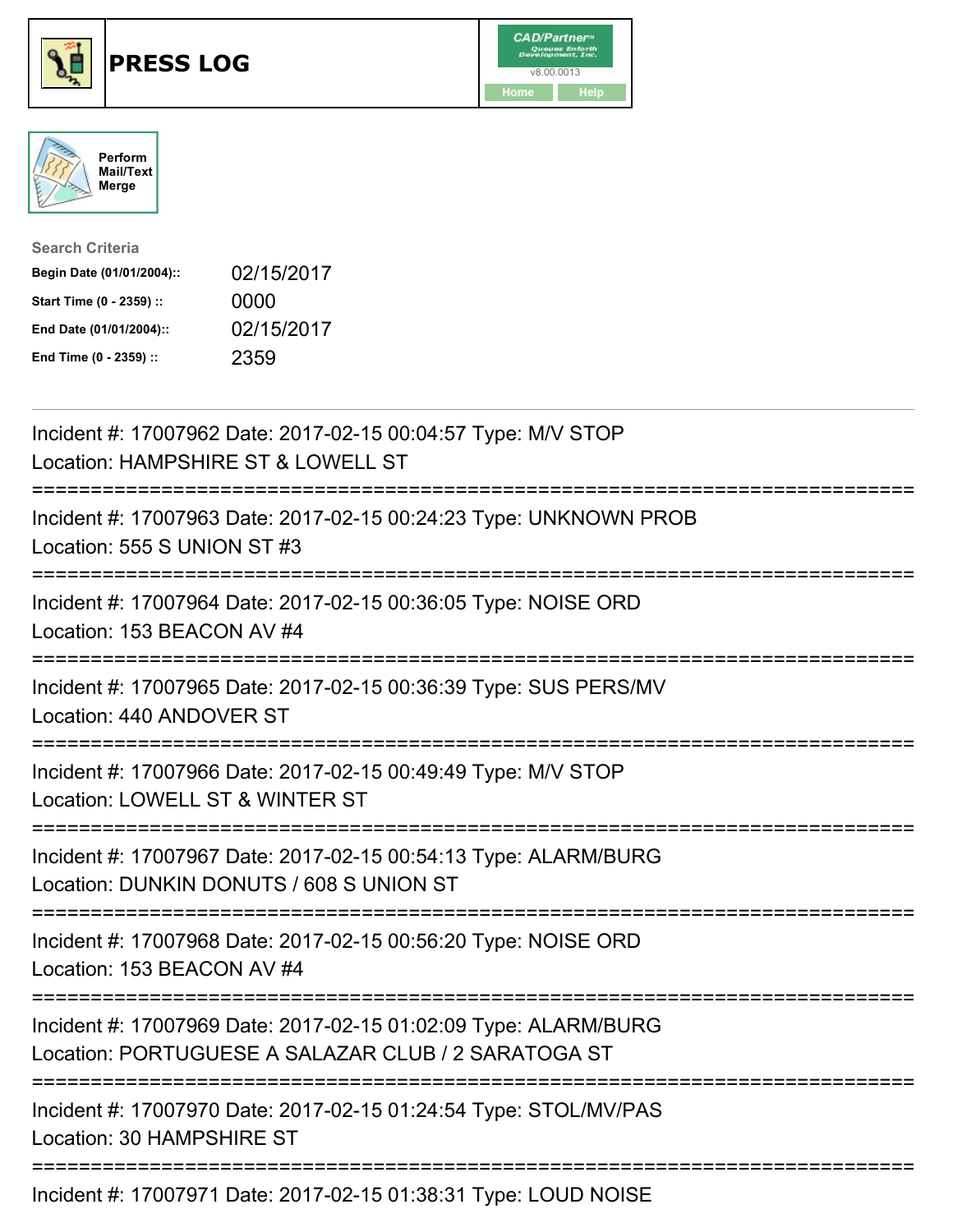| Location: 52 NEWBURY ST FL 1 FRONT                                                                                                   |
|--------------------------------------------------------------------------------------------------------------------------------------|
| Incident #: 17007972 Date: 2017-02-15 01:46:41 Type: NOISE ORD<br>Location: 94 BENNINGTON ST FL 3<br>----------------------          |
| Incident #: 17007973 Date: 2017-02-15 01:47:09 Type: M/V STOP<br>Location: 222 ESSEX ST                                              |
| Incident #: 17007974 Date: 2017-02-15 01:58:58 Type: SPECIAL CHECK<br><b>Location: WEST ST</b>                                       |
| Incident #: 17007975 Date: 2017-02-15 02:04:32 Type: M/V STOP<br>Location: BROADWAY & TREMONT ST                                     |
| Incident #: 17007976 Date: 2017-02-15 02:14:40 Type: M/V STOP<br>Location: HAMPSHIRE ST & LOWELL ST                                  |
| Incident #: 17007977 Date: 2017-02-15 02:29:43 Type: SPECIAL CHECK<br>Location: COMMONWEALTH DR                                      |
| Incident #: 17007978 Date: 2017-02-15 03:04:00 Type: M/V STOP<br>Location: GENERAL ST & UNION ST                                     |
| Incident #: 17007979 Date: 2017-02-15 03:23:41 Type: M/V STOP<br>Location: HAVERHILL ST & WARWICK ST                                 |
| Incident #: 17007980 Date: 2017-02-15 03:25:58 Type: TOW OF M/V<br>Location: 194 PHILLIPS ST                                         |
| Incident #: 17007981 Date: 2017-02-15 03:40:27 Type: ASSSIT OTHER PD<br>Location: 348 HOWE ST                                        |
| ============================<br>Incident #: 17007982 Date: 2017-02-15 03:52:00 Type: ALARMS<br>Location: BROS PIZA / 145 LAWRENCE ST |
| Incident #: 17007983 Date: 2017-02-15 03:59:59 Type: GENERAL SERV<br>Location: MARY IMMACULATE / 191 MAPLE ST #234                   |
| Incident #: 17007984 Date: 2017-02-15 04:05:45 Type: WARRANT SERVE<br>Location: 4 FOXCROFT ST                                        |
| =====================<br>Incident #: 17007985 Date: 2017-02-15 04:33:15 Type: MAN DOWN                                               |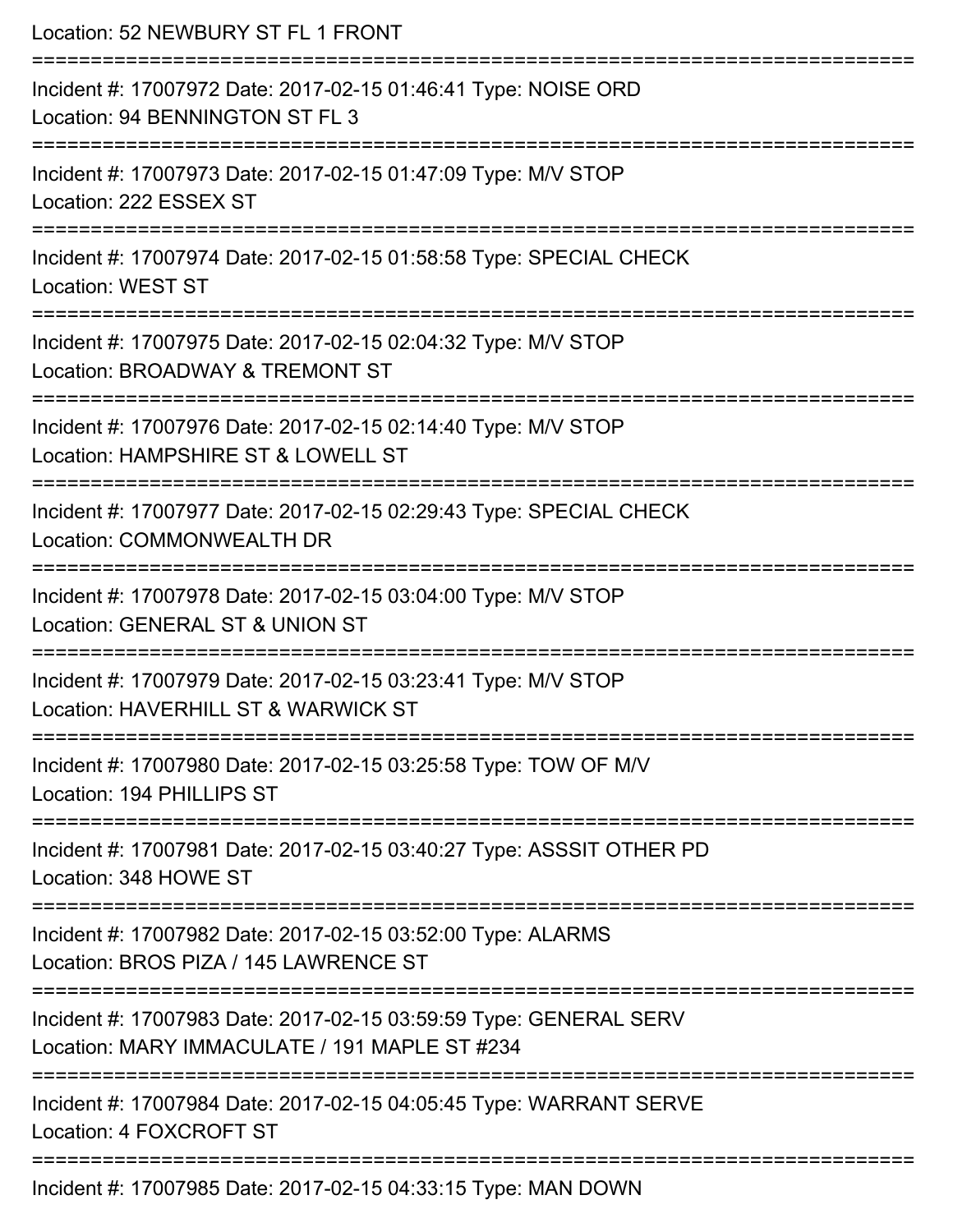| Incident #: 17007986 Date: 2017-02-15 05:10:36 Type: ALARMS<br>Location: 1 RIVER POINTE WY                  |
|-------------------------------------------------------------------------------------------------------------|
| Incident #: 17007987 Date: 2017-02-15 05:15:39 Type: MISSING PERS<br>Location: 128 SALEM ST                 |
| Incident #: 17007988 Date: 2017-02-15 05:25:04 Type: VIO CITY ORD<br>Location: 137 MARGIN ST                |
| Incident #: 17007989 Date: 2017-02-15 05:47:37 Type: M/V STOP<br>Location: HAVERHILL ST & JENNINGS ST       |
| Incident #: 17007990 Date: 2017-02-15 05:54:53 Type: M/V STOP<br>Location: MANCHESTER ST & WEST ST          |
| Incident #: 17007991 Date: 2017-02-15 06:14:13 Type: ALARMS<br>Location: OLD HIGH SCHOOL / 233 HAVERHILL ST |
| Incident #: 17007992 Date: 2017-02-15 06:18:04 Type: MV/BLOCKING<br>Location: 153 GARDEN ST                 |
| Incident #: 17007993 Date: 2017-02-15 06:40:31 Type: ALARM/BURG<br>Location: 2 CHAMPLAIN AV                 |
| Incident #: 17007994 Date: 2017-02-15 06:43:28 Type: ALARMS<br>Location: 7 BALLARD WY                       |
| Incident #: 17007997 Date: 2017-02-15 06:56:39 Type: MISSING PERS<br>Location: 101 BROADWAY                 |
| Incident #: 17007995 Date: 2017-02-15 06:58:39 Type: PARK & WALK<br>Location: BROADWAY & HAVERHILL ST       |
| Incident #: 17007996 Date: 2017-02-15 06:59:30 Type: INVEST CONT<br>Location: 53 PHILLIPS ST                |
| Incident #: 17007998 Date: 2017-02-15 07:31:31 Type: HIT & RUN M/V<br>Location: 357 LOWELL ST               |
| Incident #: 17007999 Date: 2017-02-15 07:36:29 Type: SUICIDE ATTEMPT                                        |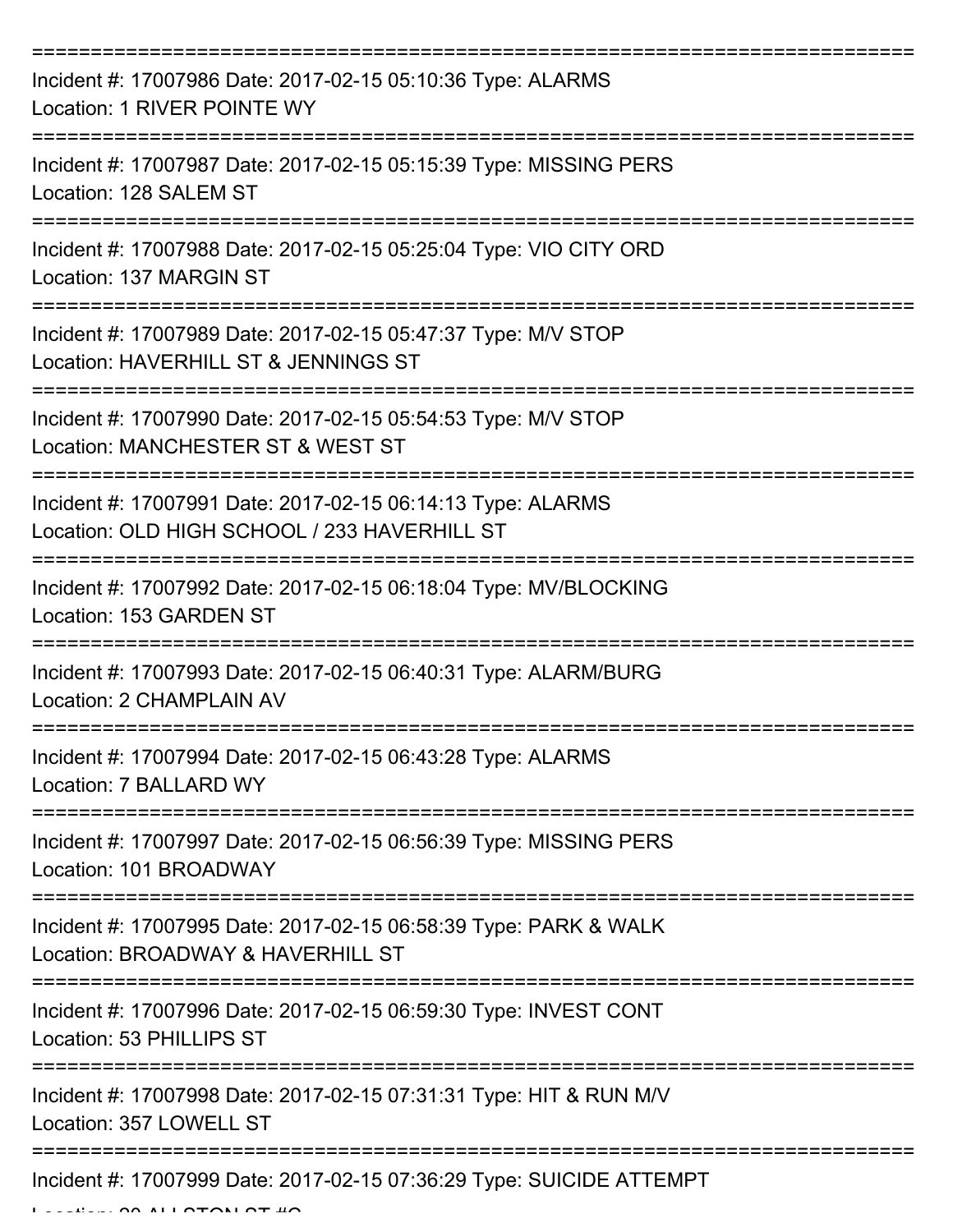| Incident #: 17008000 Date: 2017-02-15 07:42:06 Type: VIO 209A<br>Location: 162 WEST ST #2                  |
|------------------------------------------------------------------------------------------------------------|
| Incident #: 17008001 Date: 2017-02-15 07:47:49 Type: M/V STOP<br>Location: ABBOTT ST & BLANCHARD ST        |
| Incident #: 17008002 Date: 2017-02-15 08:03:30 Type: AUTO ACC/NO PI<br>Location: RT 114                    |
| Incident #: 17008003 Date: 2017-02-15 08:10:43 Type: MV/BLOCKING<br>Location: 28 BUSWELL ST                |
| Incident #: 17008004 Date: 2017-02-15 08:14:13 Type: CK WELL BEING<br>Location: 11 SUMMER ST               |
| Incident #: 17008005 Date: 2017-02-15 08:50:50 Type: MV/BLOCKING<br>Location: 35 LEROY AV                  |
| Incident #: 17008006 Date: 2017-02-15 09:01:02 Type: B&E/MV/PAST<br>Location: 683 ESSEX ST                 |
| Incident #: 17008007 Date: 2017-02-15 09:04:30 Type: LOST PROPERTY<br>Location: 69 PARKER ST               |
| Incident #: 17008008 Date: 2017-02-15 09:20:12 Type: MV/BLOCKING<br>Location: 13 LEROY AV                  |
| Incident #: 17008009 Date: 2017-02-15 09:29:51 Type: WARRANT SERVE<br>Location: 4 FOXCROFT ST              |
| Incident #: 17008010 Date: 2017-02-15 09:35:06 Type: 911 HANG UP<br>Location: COLUMBIA GAS / 55 MARSTON ST |
| Incident #: 17008011 Date: 2017-02-15 09:44:40 Type: INVEST CONT<br>Location: 162 WEST ST                  |
| Incident #: 17008012 Date: 2017-02-15 09:50:07 Type: M/V STOP<br>Location: 183 LOWELL ST                   |
| Incident #: 17008013 Date: 2017-02-15 09:52:27 Type: 209A/SERVE                                            |

Location: 45 BBOADWAY #802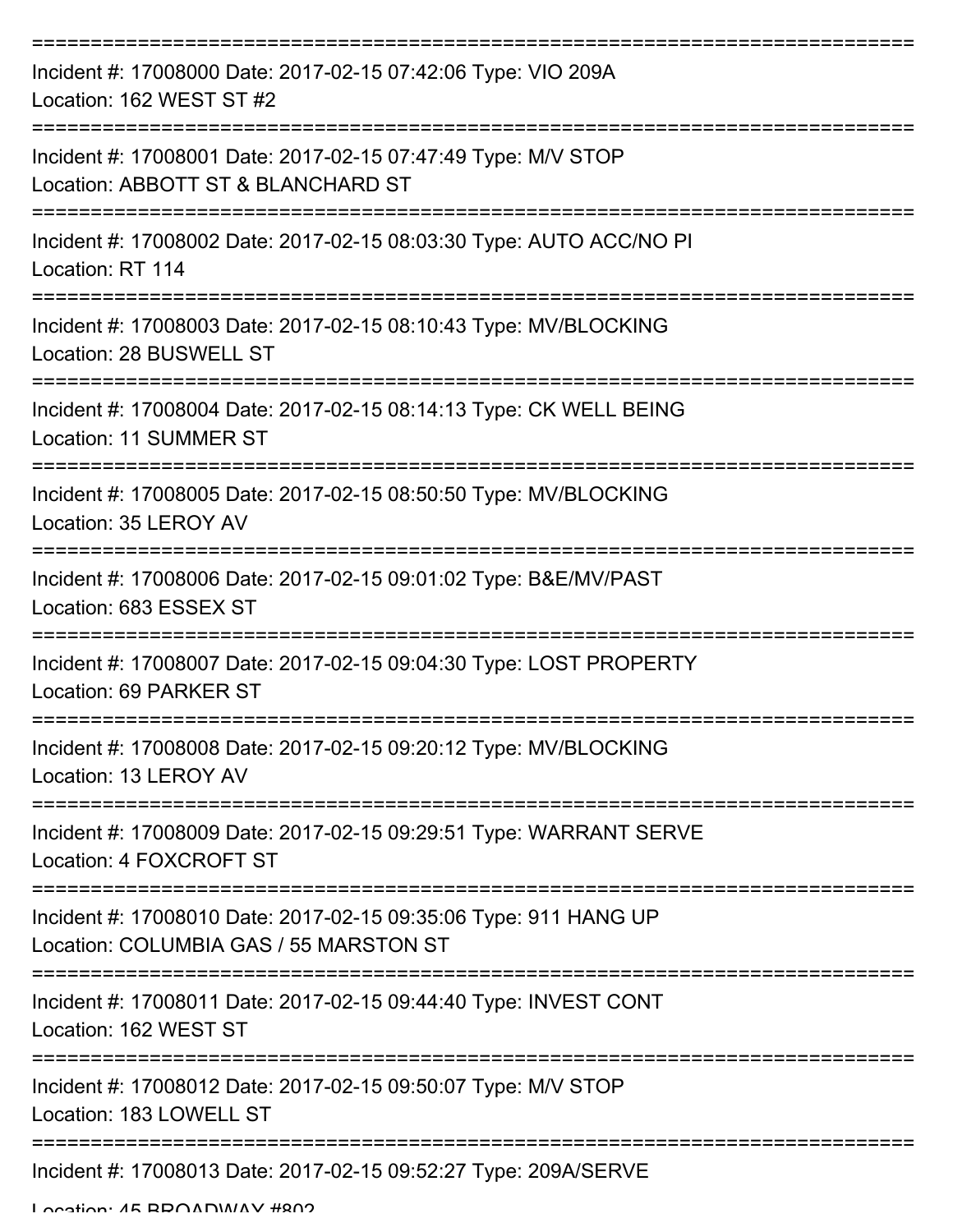| Incident #: 17008014 Date: 2017-02-15 09:59:54 Type: TOW OF M/V<br>Location: 8 SWAN ST                                     |
|----------------------------------------------------------------------------------------------------------------------------|
| Incident #: 17008015 Date: 2017-02-15 10:10:42 Type: M/V STOP<br>Location: 51 PARKER ST                                    |
| Incident #: 17008016 Date: 2017-02-15 10:11:54 Type: INVESTIGATION<br>Location: PHOENIX / 15 UNION ST                      |
| Incident #: 17008017 Date: 2017-02-15 10:14:54 Type: M/V STOP<br>Location: 439 S UNION ST                                  |
| Incident #: 17008018 Date: 2017-02-15 10:16:49 Type: MV/BLOCKING<br>Location: 850 ESSEX ST                                 |
| Incident #: 17008019 Date: 2017-02-15 10:25:08 Type: MEDIC SUPPORT<br>Location: 189 MAPLE ST #8L                           |
| Incident #: 17008020 Date: 2017-02-15 10:37:09 Type: DRUG VIO<br>Location: LAWRENCE HIGH SCHOOL / 71 N PARISH RD           |
| Incident #: 17008021 Date: 2017-02-15 10:39:05 Type: MEDIC SUPPORT<br>Location: 67 TRENTON ST #2ND                         |
| Incident #: 17008022 Date: 2017-02-15 10:50:29 Type: MV/BLOCKING<br>Location: 20 HAMLET ST                                 |
| Incident #: 17008023 Date: 2017-02-15 11:10:17 Type: GENERAL SERV<br>Location: 70 N PARISH RD                              |
| Incident #: 17008024 Date: 2017-02-15 11:18:11 Type: M/V STOP<br>Location: 19 HANCOCK ST                                   |
| Incident #: 17008025 Date: 2017-02-15 11:20:43 Type: M/V STOP<br>Location: 557 COMMON ST                                   |
| Incident #: 17008027 Date: 2017-02-15 11:24:07 Type: MEDIC SUPPORT<br>Location: CROWN CORK + SEAL COMPANY / 155 SHEPARD ST |
| Incident #: 17008028 Date: 2017-02-15 11:25:21 Type: A&B PROG<br>Location: 48 UNION ST FL 2                                |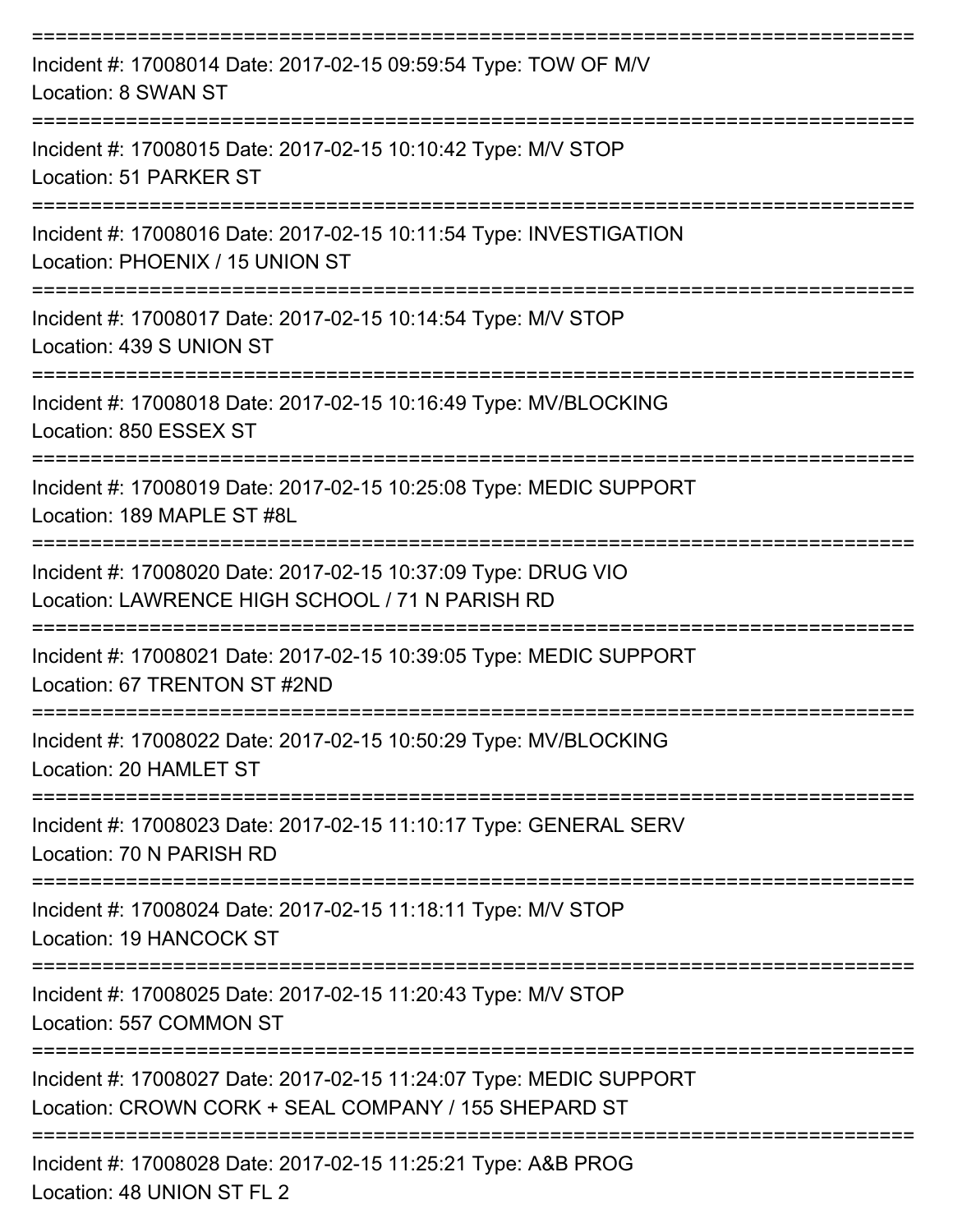| Incident #: 17008026 Date: 2017-02-15 11:26:04 Type: SUS PERS/MV<br>Location: 700 ESSEX ST                                           |
|--------------------------------------------------------------------------------------------------------------------------------------|
| Incident #: 17008029 Date: 2017-02-15 11:32:51 Type: SUS PERS/MV<br>Location: 6 AVON ST                                              |
| Incident #: 17008030 Date: 2017-02-15 11:43:43 Type: TENANT PROB<br>Location: 140 SARATOGA ST FL 3<br>============================== |
| Incident #: 17008031 Date: 2017-02-15 11:45:50 Type: UNKNOWN PROB<br>Location: COMMON ST & LAWRENCE ST                               |
| Incident #: 17008032 Date: 2017-02-15 11:49:22 Type: M/V STOP<br>Location: 265 ESSEX ST<br>=========================                 |
| Incident #: 17008033 Date: 2017-02-15 12:00:17 Type: MV/BLOCKING<br>Location: 7 BROADWAY                                             |
| Incident #: 17008034 Date: 2017-02-15 12:04:39 Type: M/V STOP<br>Location: HAFFNERS GAS STATION / 262 LAWRENCE ST                    |
| Incident #: 17008035 Date: 2017-02-15 12:21:18 Type: SUS PERS/MV<br>Location: 15 WEST ST                                             |
| Incident #: 17008036 Date: 2017-02-15 12:30:59 Type: AUTO ACC/PI<br>Location: 208 S BROADWAY                                         |
| Incident #: 17008037 Date: 2017-02-15 12:36:37 Type: MEDIC SUPPORT<br>Location: 490 HAMPSHIRE ST #205                                |
| Incident #: 17008038 Date: 2017-02-15 12:50:46 Type: 911 HANG UP<br>Location: PEOPLE READY / 599 CANAL ST                            |
| Incident #: 17008039 Date: 2017-02-15 13:05:11 Type: NOTIFICATION<br>Location: 19 BROOK ST #1                                        |
| Incident #: 17008040 Date: 2017-02-15 13:11:28 Type: M/V STOP<br>Location: 700 ESSEX ST                                              |
| Incident #: 17008041 Date: 2017-02-15 13:20:18 Type: INVESTIGATION<br>Location: 134 WEST ST                                          |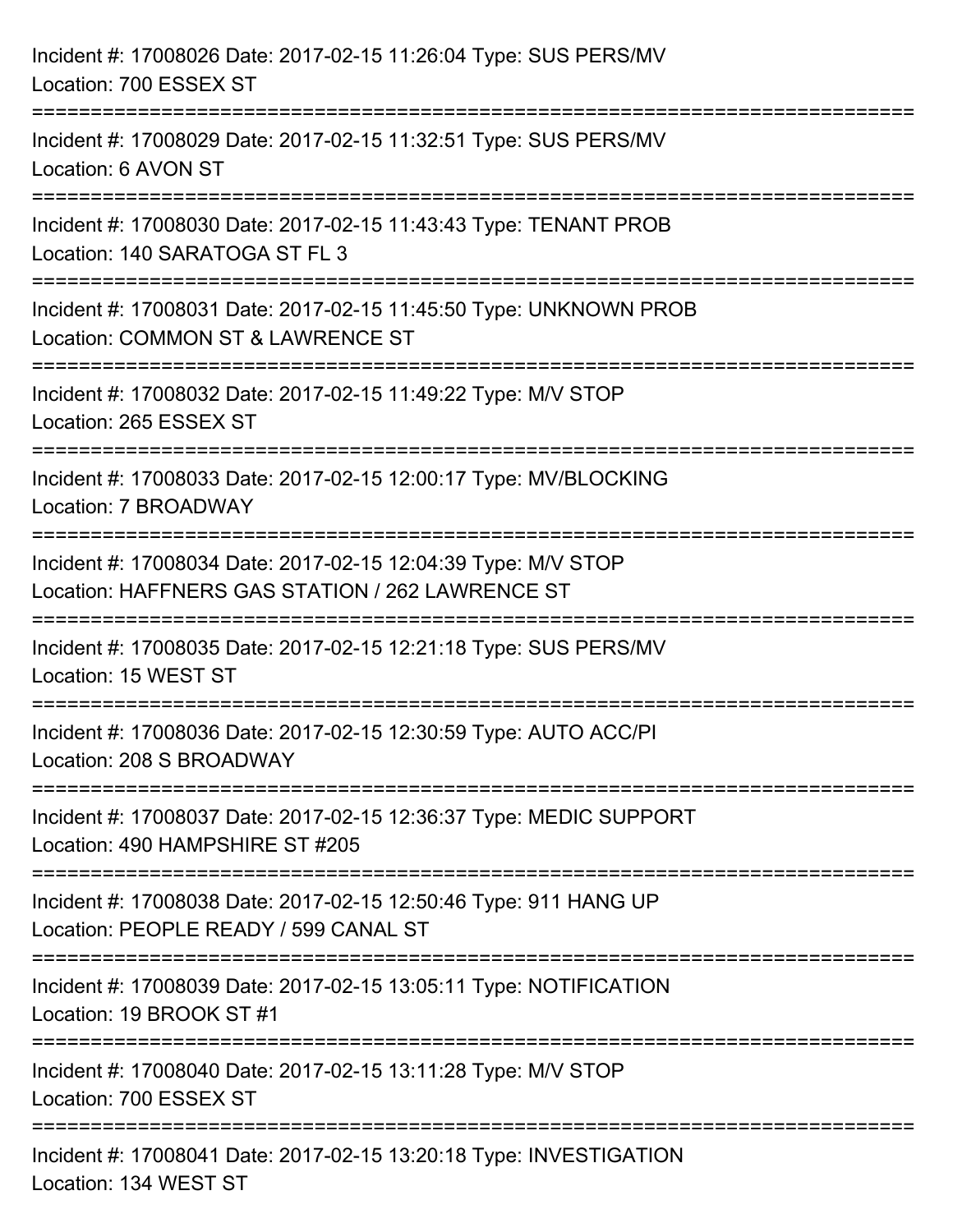| Incident #: 17008042 Date: 2017-02-15 13:21:35 Type: M/V STOP<br>Location: 43 JACKSON ST                                             |
|--------------------------------------------------------------------------------------------------------------------------------------|
| Incident #: 17008043 Date: 2017-02-15 13:22:07 Type: SUS PERS/MV<br>Location: WENDYS / 55 HAMPSHIRE ST                               |
| Incident #: 17008044 Date: 2017-02-15 13:25:40 Type: TOW OF M/V<br>Location: TRESPASS / 45 CANAL ST<br>============================= |
| Incident #: 17008045 Date: 2017-02-15 13:34:58 Type: M/V STOP<br>Location: BERKELEY ST & BRUCE ST                                    |
| Incident #: 17008046 Date: 2017-02-15 13:35:30 Type: GENERAL SERV<br>Location: 300 AMES ST                                           |
| Incident #: 17008047 Date: 2017-02-15 13:40:45 Type: ALARM/BURG<br>Location: MIR LOUNGE / 102 ESSEX ST                               |
| Incident #: 17008048 Date: 2017-02-15 13:42:12 Type: M/V STOP<br>Location: PARK ST & SAUNDERS ST<br>=============                    |
| Incident #: 17008049 Date: 2017-02-15 13:44:16 Type: TENANT PROB<br>Location: 140 SARATOGA ST                                        |
| Incident #: 17008050 Date: 2017-02-15 13:47:52 Type: LARCENY/PAST<br>Location: 2 SAVOIE AV                                           |
| Incident #: 17008051 Date: 2017-02-15 13:48:46 Type: GUN CALL<br>Location: 155 ABBOTT ST<br>---------------------------------        |
| Incident #: 17008052 Date: 2017-02-15 13:54:21 Type: M/V STOP<br>Location: 505 LOWELL ST                                             |
| Incident #: 17008053 Date: 2017-02-15 13:55:13 Type: INVESTIGATION<br>Location: 89 KNOX ST                                           |
| Incident #: 17008055 Date: 2017-02-15 13:59:01 Type: A&B D/W PAST<br>Location: 183 PARKER ST #12                                     |
| Incident #: 17008054 Date: 2017-02-15 14:00:01 Type: AUTO ACC/NO PI<br>Location: FOSTER ST & MARKET ST                               |

===========================================================================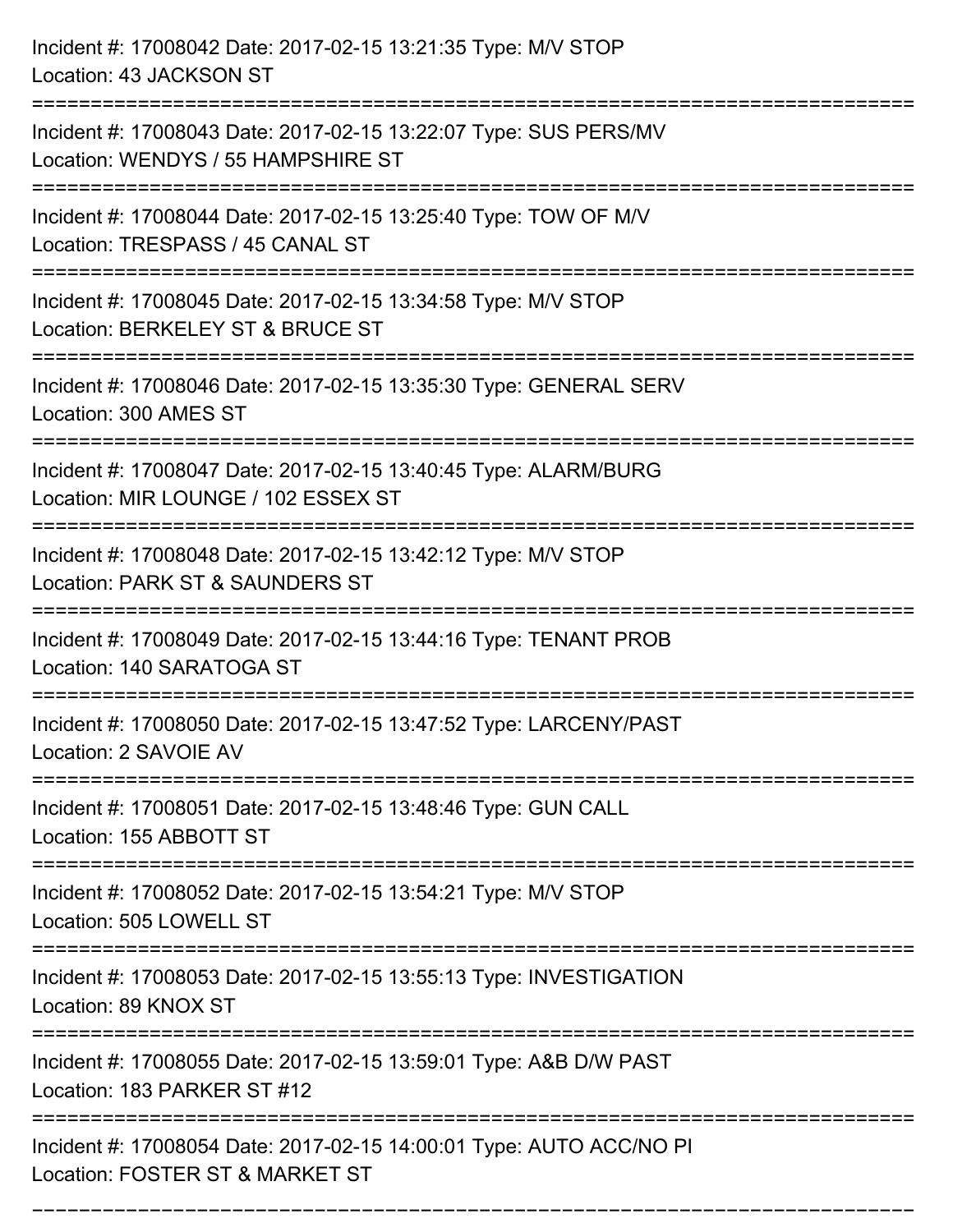| Incident #: 17008056 Date: 2017-02-15 14:06:26 Type: M/V STOP<br>Location: ELM ST & UNION ST                                                |
|---------------------------------------------------------------------------------------------------------------------------------------------|
| ====================================<br>Incident #: 17008057 Date: 2017-02-15 14:08:51 Type: ALARM/BURG<br>Location: EL CESAR / 99 ESSEX ST |
| Incident #: 17008058 Date: 2017-02-15 14:13:35 Type: M/V STOP<br>Location: E HAVERHILL ST & ELM ST                                          |
| Incident #: 17008059 Date: 2017-02-15 14:17:44 Type: 209A/SERVE<br>Location: 232 SALEM ST                                                   |
| Incident #: 17008060 Date: 2017-02-15 14:20:31 Type: INVESTIGATION<br>Location: 15 GROVE ST                                                 |
| Incident #: 17008061 Date: 2017-02-15 14:21:21 Type: MEDIC SUPPORT<br>Location: 18 DAISY ST #206                                            |
| ==================<br>Incident #: 17008062 Date: 2017-02-15 14:25:23 Type: HIT & RUN M/V<br>Location: AUBURN ST & FAIRMONT ST               |
| Incident #: 17008063 Date: 2017-02-15 14:28:15 Type: WARRANT SERVE<br>Location: E HAVERHILL ST & MARSTON ST                                 |
| Incident #: 17008064 Date: 2017-02-15 14:29:09 Type: MEDIC SUPPORT<br>Location: 383 HAVERHILL ST                                            |
| Incident #: 17008065 Date: 2017-02-15 14:34:39 Type: M/V STOP<br>Location: E HAVERHILL ST & FERRY ST                                        |
| Incident #: 17008066 Date: 2017-02-15 14:37:41 Type: DRUG OVERDOSE<br>Location: AUTO ZONE / 380 BROADWAY                                    |
| Incident #: 17008067 Date: 2017-02-15 14:40:11 Type: DOMESTIC/PROG<br><b>Location: LEBANON ST</b>                                           |
| Incident #: 17008068 Date: 2017-02-15 14:42:15 Type: 209A/SERVE<br>Location: 117 THOREAU WAY                                                |
| Incident #: 17008069 Date: 2017-02-15 15:13:55 Type: M/V STOP<br>Location: BROADWAY & ESSEX ST                                              |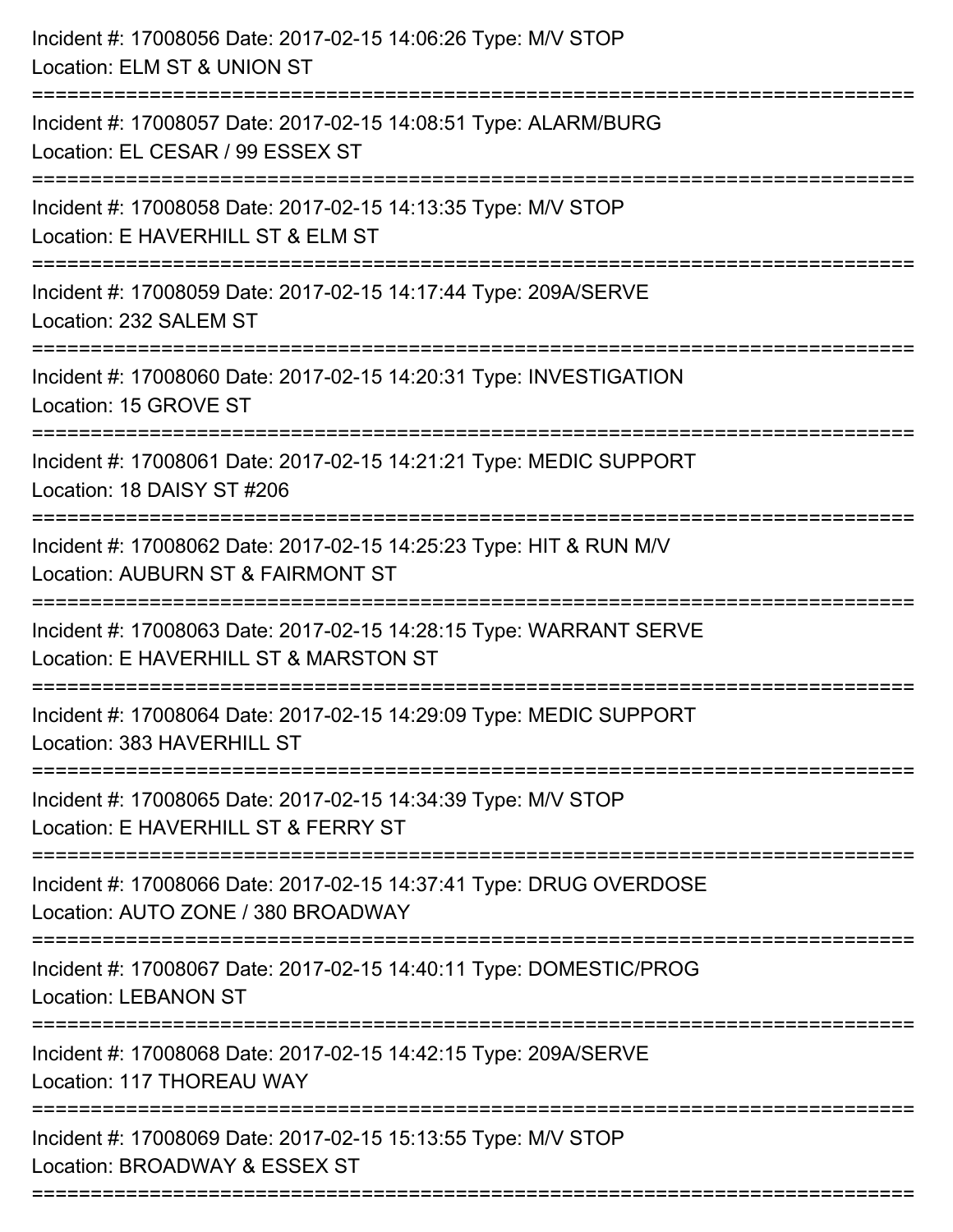Location: 253 LOWELL ST

| Incident #: 17008071 Date: 2017-02-15 15:23:59 Type: WARRANT SERVE<br>Location: 33 FARLEY ST                                      |
|-----------------------------------------------------------------------------------------------------------------------------------|
| Incident #: 17008072 Date: 2017-02-15 15:31:25 Type: M/V STOP<br>Location: BROADWAY & LOWELL ST                                   |
| Incident #: 17008073 Date: 2017-02-15 15:34:05 Type: 209A/SERVE<br>Location: 26 SPRUCE ST                                         |
| Incident #: 17008074 Date: 2017-02-15 15:35:30 Type: UNKNOWN PROB<br>Location: 120 HOWARD ST                                      |
| Incident #: 17008075 Date: 2017-02-15 15:37:12 Type: M/V STOP<br>Location: CENTRAL BRIDGE / 0 MERRIMACK ST                        |
| Incident #: 17008076 Date: 2017-02-15 15:40:44 Type: MISSING PERS<br>Location: 50 KNOX ST                                         |
| Incident #: 17008077 Date: 2017-02-15 15:43:10 Type: M/V STOP<br>Location: CANAL ST & HAMPSHIRE ST                                |
| Incident #: 17008078 Date: 2017-02-15 15:44:47 Type: M/V STOP<br>Location: BROADWAY & ESSEX ST                                    |
| Incident #: 17008079 Date: 2017-02-15 15:46:18 Type: M/V STOP<br>Location: 205 BROADWAY                                           |
| Incident #: 17008081 Date: 2017-02-15 15:51:17 Type: HIT & RUN M/V<br>Location: NEWBURY ST & ORCHARD ST                           |
| Incident #: 17008080 Date: 2017-02-15 15:52:09 Type: SUS PERS/MV<br>Location: ARLINGTON SCHOOL / 150 ARLINGTON ST                 |
| ===============================<br>Incident #: 17008082 Date: 2017-02-15 15:55:38 Type: M/V STOP<br>Location: BROADWAY & ESSEX ST |
| Incident #: 17008083 Date: 2017-02-15 15:57:03 Type: M/V STOP<br>Location: 205 BROADWAY                                           |
|                                                                                                                                   |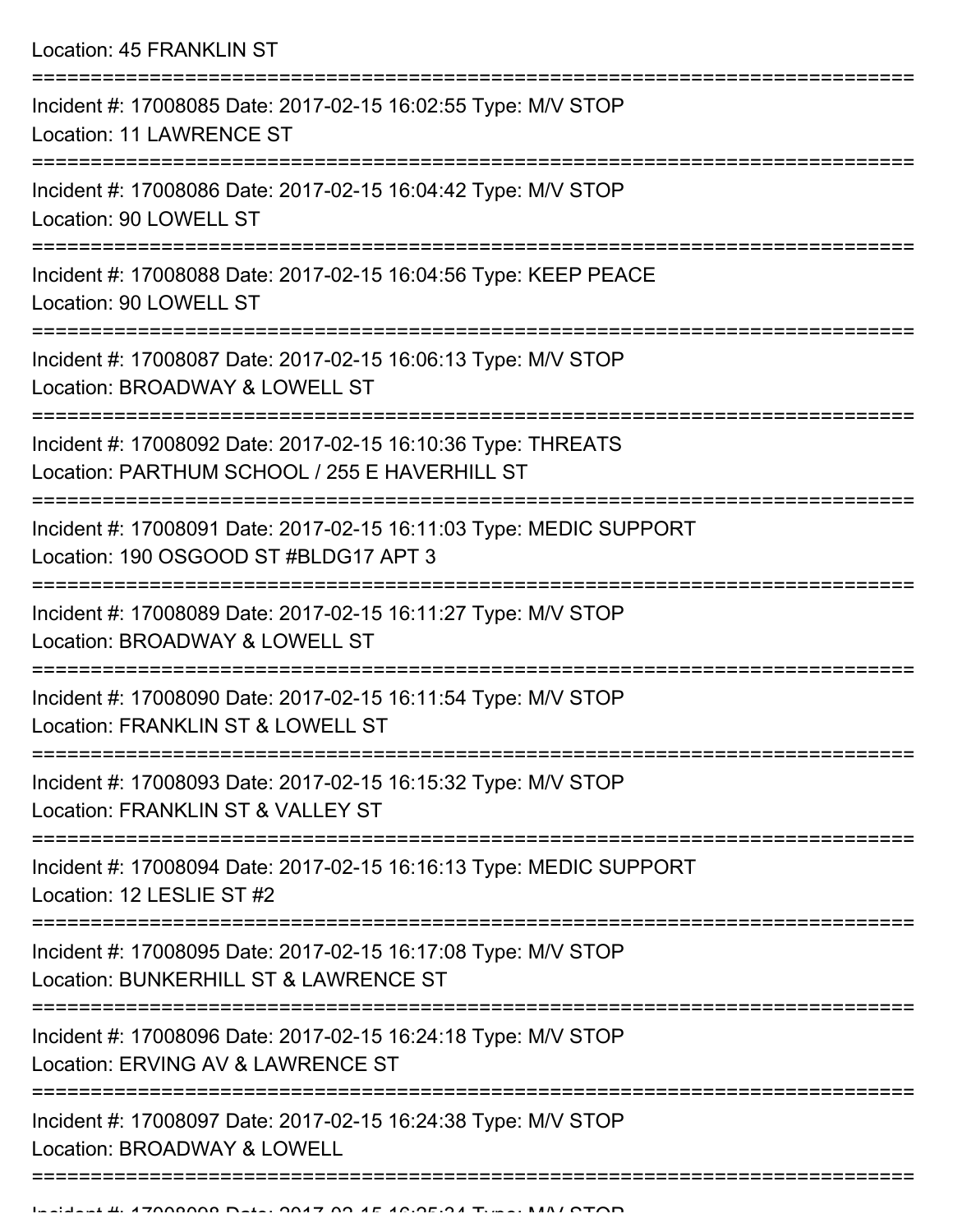| Location: BROADWAY & CONCORD ST                                                                                                                                           |
|---------------------------------------------------------------------------------------------------------------------------------------------------------------------------|
| Incident #: 17008099 Date: 2017-02-15 16:27:25 Type: M/V STOP<br>Location: CONCORD ST & FRANKLIN ST                                                                       |
| Incident #: 17008102 Date: 2017-02-15 16:31:32 Type: AUTO ACC/UNK PI<br>Location: SAL'S RESTURANT / 354 MERRIMACK ST                                                      |
| Incident #: 17008101 Date: 2017-02-15 16:31:45 Type: 209A/SERVE<br>Location: 253 LOWELL ST                                                                                |
| Incident #: 17008100 Date: 2017-02-15 16:32:03 Type: ASSSIT OTHER PD<br><b>Location: LAWRENCE ST</b>                                                                      |
| Incident #: 17008103 Date: 2017-02-15 16:33:09 Type: M/V STOP<br>Location: HAMPSHIRE ST & HAVERHILL ST                                                                    |
| Incident #: 17008104 Date: 2017-02-15 16:34:30 Type: MEDIC SUPPORT<br>Location: 420 ESSEX ST                                                                              |
| Incident #: 17008105 Date: 2017-02-15 16:36:26 Type: LOCKOUT<br>Location: FIRESTONE TIRES / 60 ESSEX ST<br>===============================<br>--------------------------- |
| Incident #: 17008106 Date: 2017-02-15 16:40:35 Type: M/V STOP<br>Location: BROADWAY & HAVERHILL ST                                                                        |
| Incident #: 17008107 Date: 2017-02-15 16:43:38 Type: M/V STOP<br>Location: BROADWAY & CONCORD ST                                                                          |
| Incident #: 17008108 Date: 2017-02-15 16:44:38 Type: M/V STOP<br>Location: 15 ACTON ST                                                                                    |
| Incident #: 17008110 Date: 2017-02-15 16:45:25 Type: NEIGHBOR PROB<br>Location: 183 PARKER ST #12                                                                         |
| Incident #: 17008109 Date: 2017-02-15 16:46:38 Type: AUTO ACC/UNK PI<br>Location: JACKSON LUMBER OFFICE/MILL / 245 MARKET ST                                              |
| Incident #: 17008111 Date: 2017-02-15 16:51:48 Type: M/V STOP<br>Location: 205 BROADWAY                                                                                   |
|                                                                                                                                                                           |

Incident #: 17008112 Date: 2017-02-15 16:54:23 Type: M/V STOP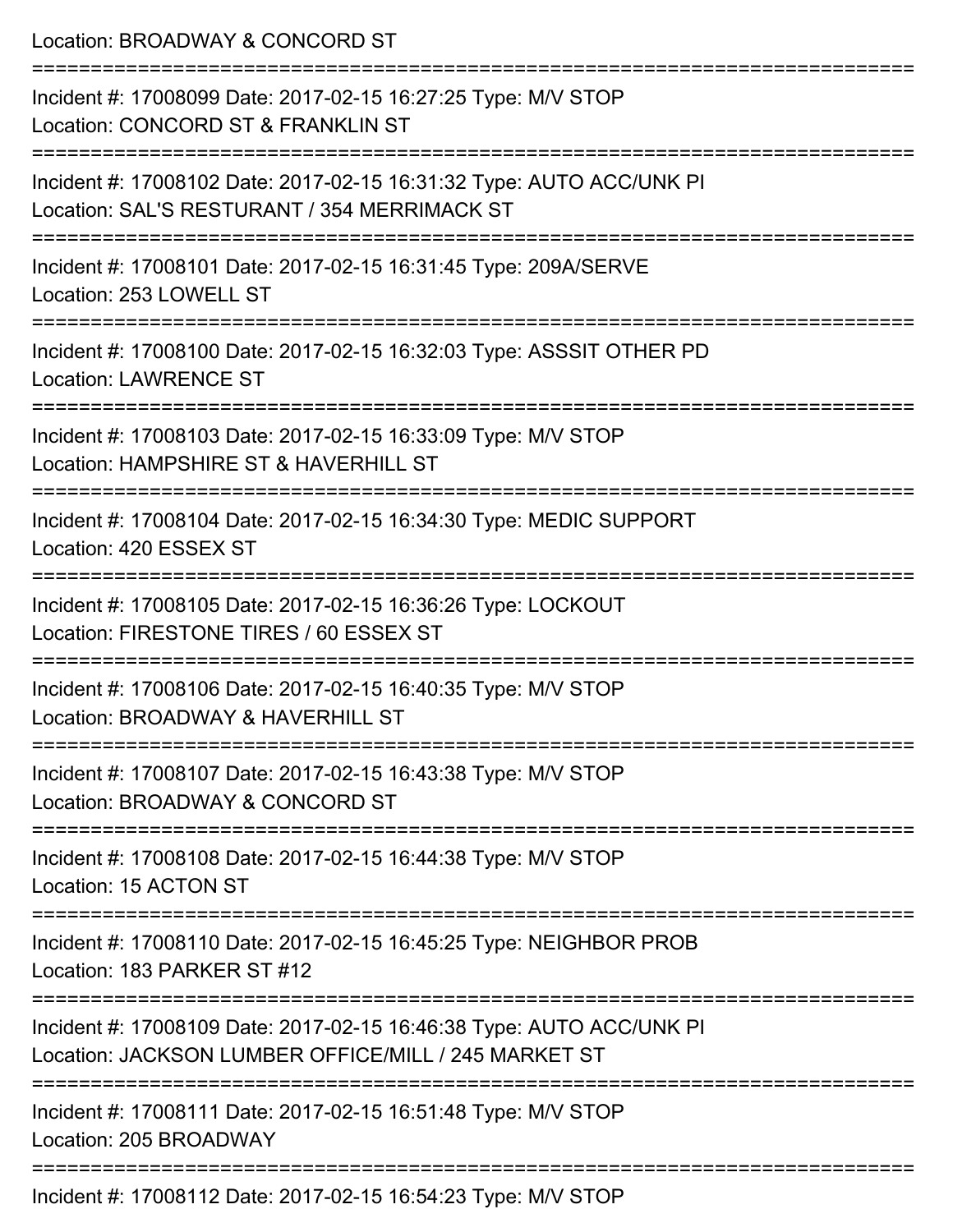| Incident #: 17008113 Date: 2017-02-15 16:57:09 Type: NOISE ORD<br>Location: 243 PROSPECT ST #REAR                           |
|-----------------------------------------------------------------------------------------------------------------------------|
| Incident #: 17008115 Date: 2017-02-15 16:58:47 Type: SUS PERS/MV<br>Location: 15 MONTGOMERY ST                              |
| Incident #: 17008114 Date: 2017-02-15 16:59:20 Type: UNWANTEDGUEST<br>Location: 340 METHUEN ST                              |
| Incident #: 17008116 Date: 2017-02-15 17:02:35 Type: SUS PERS/MV<br>Location: 100 HAWTHORNE WAY                             |
| Incident #: 17008117 Date: 2017-02-15 17:09:22 Type: DRUG VIO<br>Location: 112 ALLSTON ST<br>============================== |
| Incident #: 17008118 Date: 2017-02-15 17:11:46 Type: M/V STOP<br>Location: ERVING AV & LAWRENCE ST                          |
| Incident #: 17008119 Date: 2017-02-15 17:19:04 Type: M/V STOP<br>Location: ALDER ST & LAWRENCE ST                           |
| Incident #: 17008120 Date: 2017-02-15 17:22:30 Type: M/V STOP<br>Location: ANDOVER ST & BLANCHARD ST                        |
| Incident #: 17008121 Date: 2017-02-15 17:28:00 Type: RECOV/STOL/MV<br>Location: 78 MARGIN ST                                |
| Incident #: 17008122 Date: 2017-02-15 17:31:29 Type: M/V STOP<br>Location: 5 BROADWAY AV                                    |
| Incident #: 17008123 Date: 2017-02-15 17:33:45 Type: ASSSIT OTHER PD<br>Location: 2 SPRINGFIELD ST #9                       |
| Incident #: 17008124 Date: 2017-02-15 17:37:16 Type: M/V STOP<br>Location: BROADWAY & CEDAR ST                              |
| Incident #: 17008125 Date: 2017-02-15 17:40:22 Type: AUTO ACC/UNK PI<br>Location: 203 ESSEX ST                              |
| Incident #: 17008126 Date: 2017-02-15 17:43:25 Type: M/V STOP                                                               |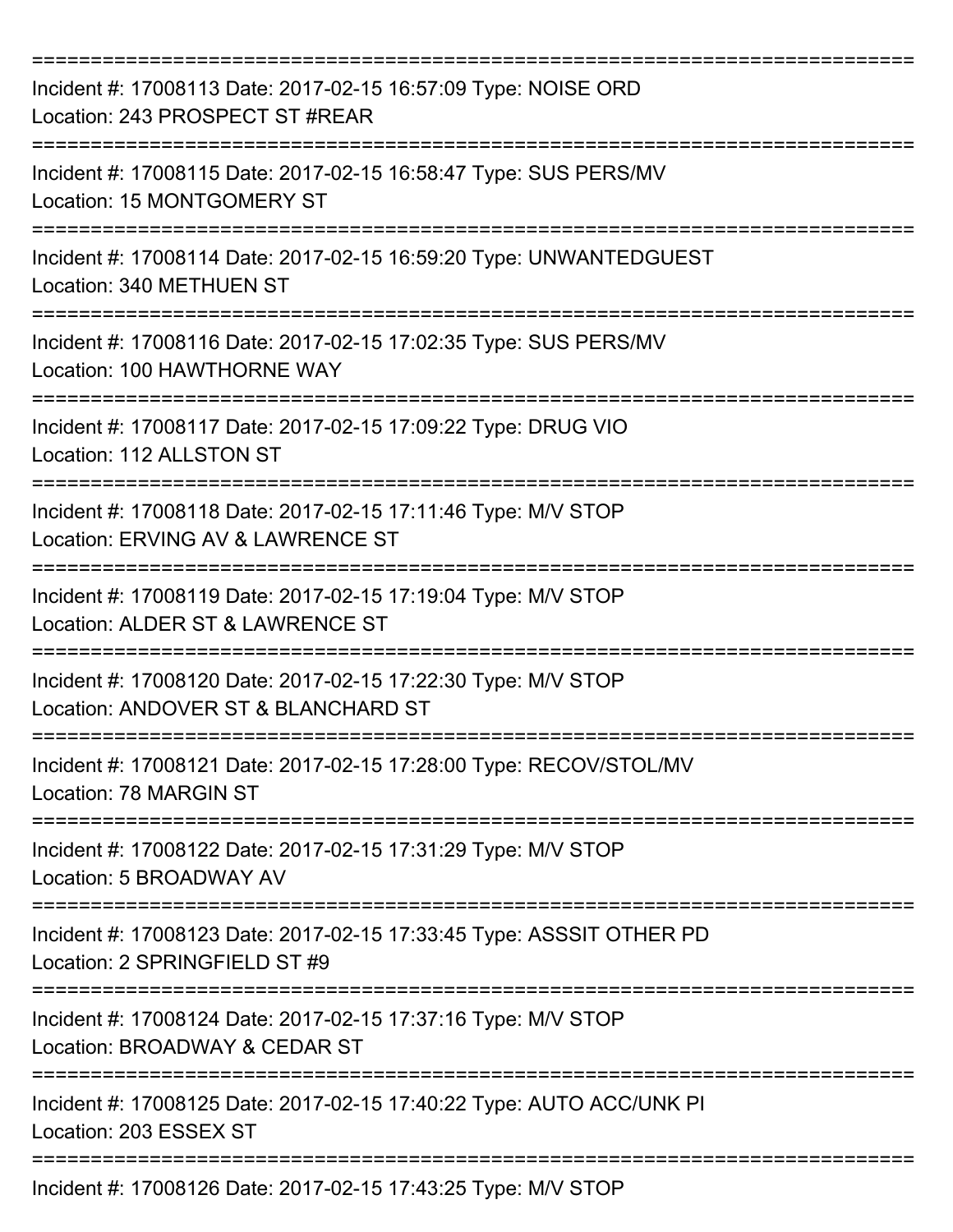| Incident #: 17008127 Date: 2017-02-15 17:56:39 Type: SUS PERS/MV<br>Location: FALMOUTH ST & GARFIELD ST           |
|-------------------------------------------------------------------------------------------------------------------|
| Incident #: 17008128 Date: 2017-02-15 18:17:47 Type: M/V STOP<br>Location: CAMBRIDGE & WINTHROP AV                |
| Incident #: 17008130 Date: 2017-02-15 18:18:44 Type: AUTO ACC/NO PI<br>Location: 12 METHUEN ST                    |
| Incident #: 17008129 Date: 2017-02-15 18:19:33 Type: M/V STOP<br>Location: CAMBRIDGE ST & WINTHROP AV             |
| Incident #: 17008131 Date: 2017-02-15 18:20:18 Type: SUS PERS/MV<br>Location: 4 INMAN ST                          |
| Incident #: 17008132 Date: 2017-02-15 18:29:46 Type: M/V STOP<br>Location: CHICKERING ST & WINTHROP AV            |
| ------------------<br>Incident #: 17008133 Date: 2017-02-15 18:31:20 Type: MISSING PERS<br>Location: 61 TENNEY ST |
| Incident #: 17008134 Date: 2017-02-15 18:41:13 Type: ALARM/BURG<br>Location: CITY HALL ANNEX / 255 ESSEX ST       |
| Incident #: 17008135 Date: 2017-02-15 18:45:11 Type: DOMESTIC/PAST<br>Location: 183 PARKER ST                     |
| Incident #: 17008136 Date: 2017-02-15 18:50:42 Type: M/V STOP<br>Location: BURLINGTON ST & MT VERNON ST           |
| Incident #: 17008137 Date: 2017-02-15 18:54:26 Type: FIGHT<br><b>Location: 11 TREMONT ST</b>                      |
| Incident #: 17008138 Date: 2017-02-15 19:02:29 Type: INVEST CONT<br>Location: 50 KNOX ST                          |
| Incident #: 17008139 Date: 2017-02-15 19:05:22 Type: KEEP PEACE<br>Location: 71 NEWBURY ST #20                    |
| Incident #: 17008140 Date: 2017-02-15 19:09:39 Type: SUS PERS/MV                                                  |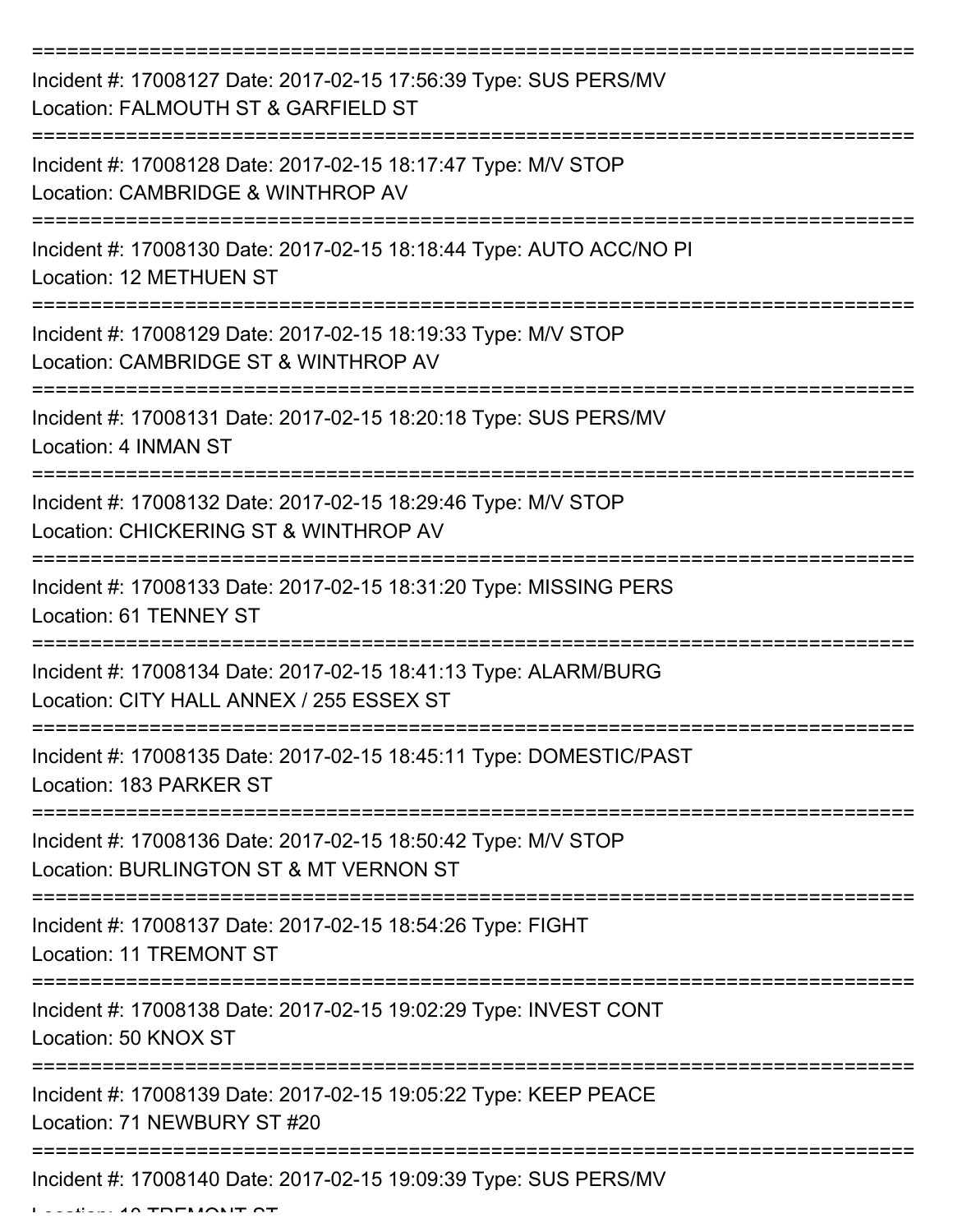| Incident #: 17008141 Date: 2017-02-15 19:11:24 Type: INVEST CONT<br>Location: 2 LEXINGTON ST                                           |
|----------------------------------------------------------------------------------------------------------------------------------------|
| Incident #: 17008142 Date: 2017-02-15 19:15:15 Type: INVEST CONT<br>Location: 319 S BROADWAY                                           |
| Incident #: 17008143 Date: 2017-02-15 19:18:04 Type: DRUG INVEST<br>Location: 90 LOWELL ST                                             |
| Incident #: 17008144 Date: 2017-02-15 19:38:11 Type: M/V STOP<br>Location: AMESBURY ST & METHUEN ST                                    |
| Incident #: 17008145 Date: 2017-02-15 19:44:45 Type: MEDIC SUPPORT<br>Location: MCDONALDS / 50 BROADWAY                                |
| Incident #: 17008146 Date: 2017-02-15 19:56:48 Type: CK WELL BEING<br>Location: 83 CAMBRIDGE ST #1                                     |
| ======================================<br>Incident #: 17008147 Date: 2017-02-15 20:16:05 Type: DISTURBANCE<br>Location: 68 WATER ST #2 |
| Incident #: 17008148 Date: 2017-02-15 20:36:01 Type: NOTIFICATION<br>Location: 21 ROYAL ST #3                                          |
| Incident #: 17008149 Date: 2017-02-15 20:52:59 Type: LARCENY/PAST<br>Location: 198 PHILLIPS ST                                         |
| Incident #: 17008150 Date: 2017-02-15 21:02:27 Type: ASSIST FIRE<br>Location: 360 MERRIMACK ST                                         |
| Incident #: 17008151 Date: 2017-02-15 21:17:21 Type: M/V STOP<br>Location: BRADFORD ST & HAMPSHIRE ST                                  |
| Incident #: 17008152 Date: 2017-02-15 21:24:36 Type: MISSING PERS<br>Location: MYRTLE ST & SPRUCE ST                                   |
| Incident #: 17008153 Date: 2017-02-15 22:19:25 Type: ALARM/BURG<br>Location: CAVALLO RESTAURANT / 250 S BROADWAY                       |
| Incident #: 17008154 Date: 2017-02-15 22:21:44 Type: MEDIC SUPPORT                                                                     |

Location: 437 DDOSDECT ST